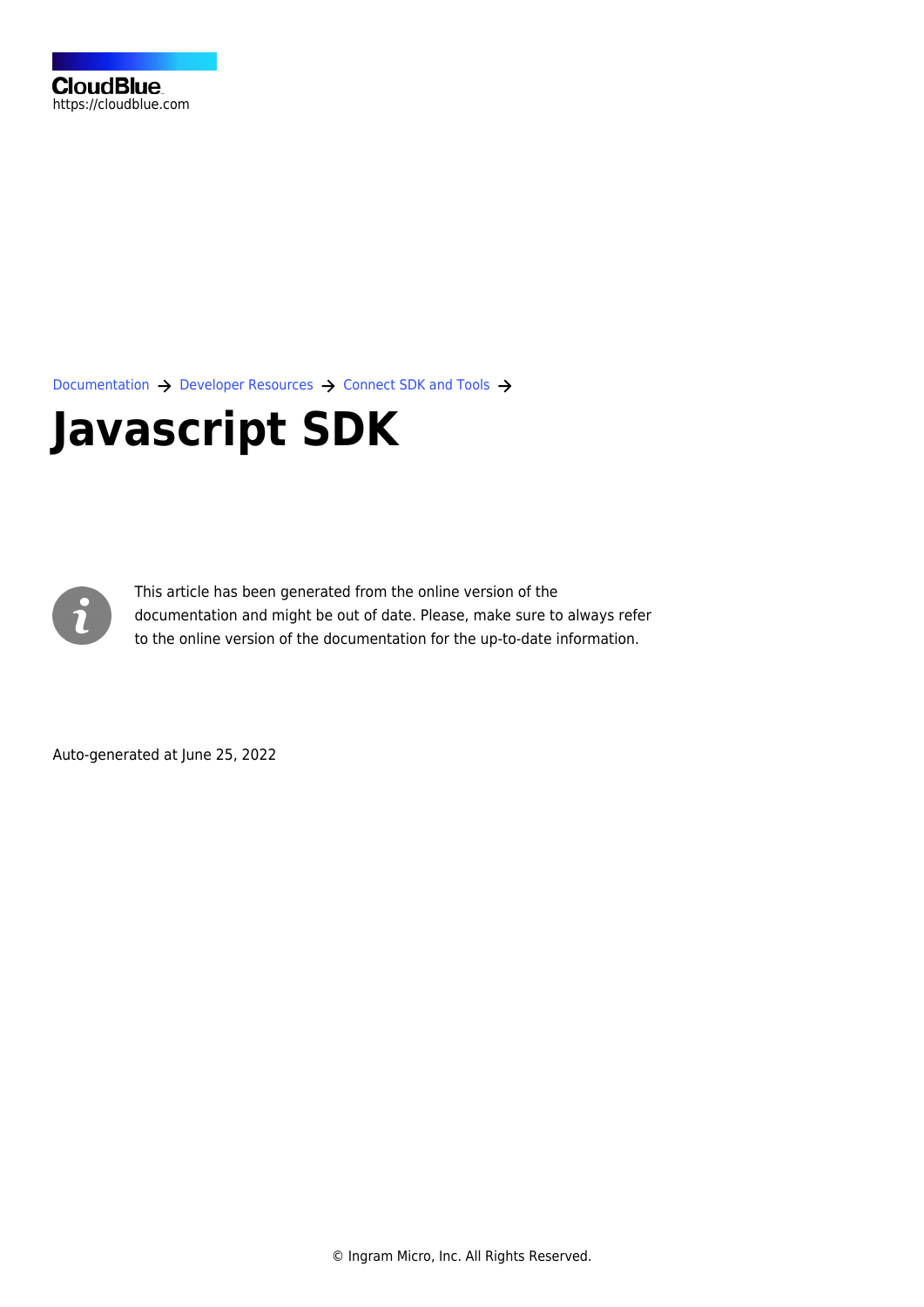## **CloudBlue**

# **Connect Javascript SDK**

#### build [passing](https://travis-ci.org/cloudblue/connect-javascript-sdk)



## **Introduction**

CloudBlue Connect is a supply automation platform that manages your products and services, contracts, ordering and fulfillment, usage and subscriptions.

It supports any product, from physical goods to cloud products, as well as any channel, including your direct and indirect sales channels and internal procurement.

With its flexible APIs, it can connect to any commerce platform.

Vendors can leverage CloudBlue Connect to:

- Reduce the total cost of ownership for homegrown technology supporting their indirect channel
- Standardize integrations with partners
- Increase efficiencies and minimize redundancies by bridging their direct and indirect sales channels

Service providers can use CloudBlue Connect to:

- Define, manage and distribute any type of product (omni-product) through any channel (omni-channel)
- Transform perpetual licensed products into a subscription model
- Onboard new products into their portfolio quickly to build and deliver unique solutions to end customers

Connect Javascript SDK allows an easy and fast integration with the Cloud Blue Connect Platform. Thanks to it you can automate the fulfillment of orders generated by your products.

## **Dependencies**

Connect Javascript SDK work with Node.js version 10 or later.

Connect Javascript SDK also depends on: